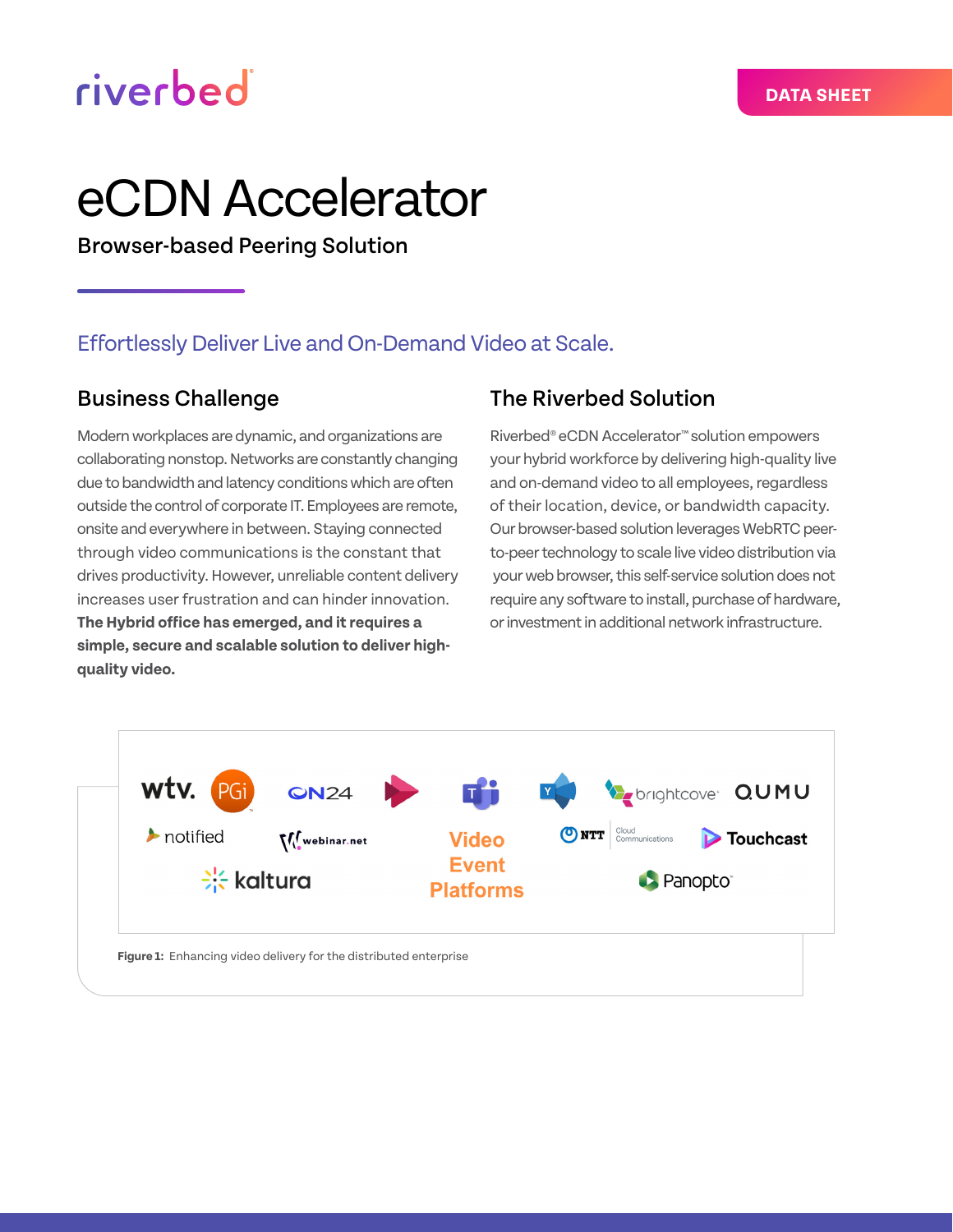Our agent-based solution deploys to desktops and provides peering of previously accessed content supporting a zero-trust network approach.



With our Cloud-based delivery model, bandwidth-hungry video content can be delivered directly to end-users saving up to 99% of the network traffic traversing the wide area network.

eCDN Accelerator provides multiple standard dashboards providing information such as Quality of Experience, Average View Time, Reach/Consumption and Geographical Spread.